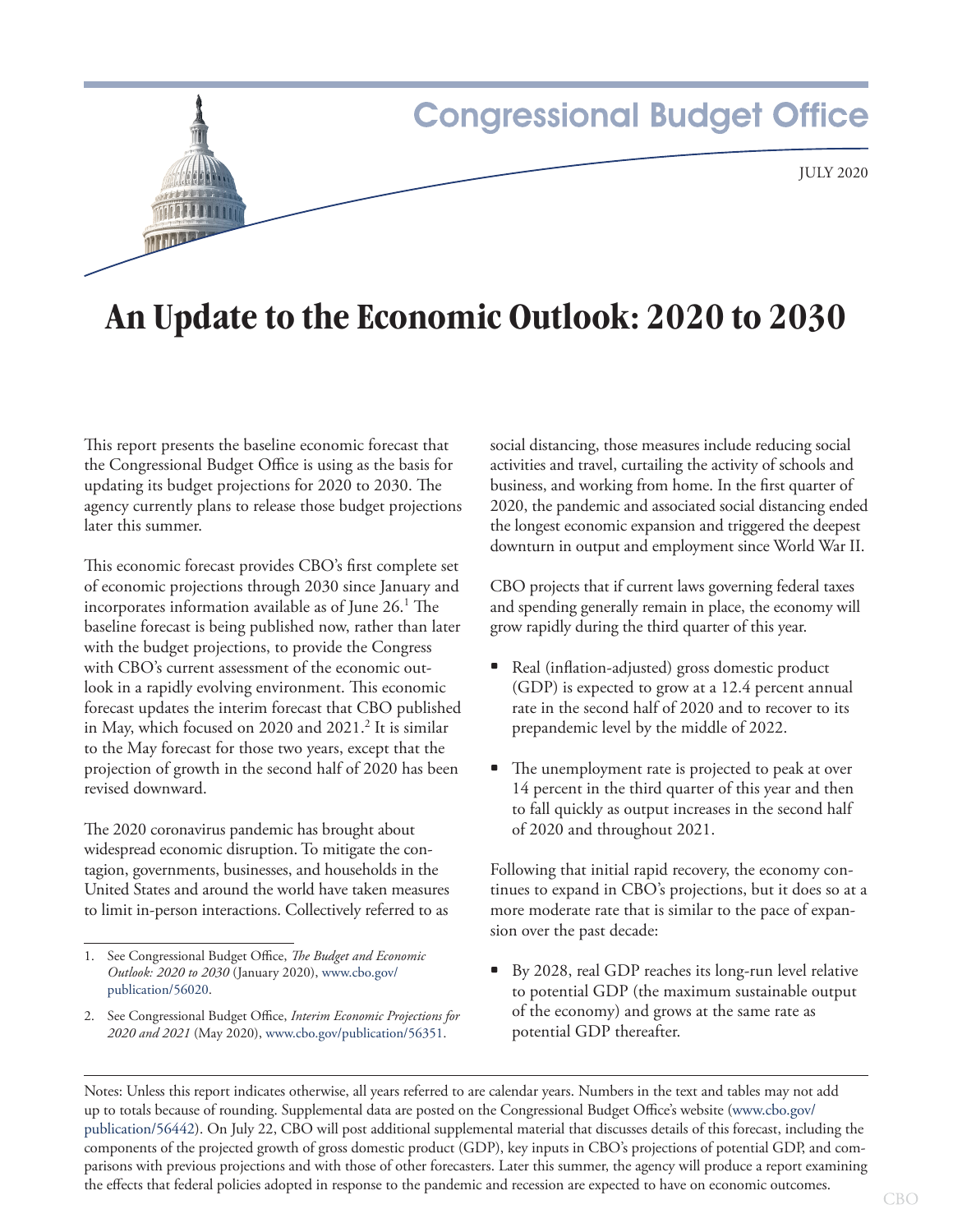- The unemployment rate remains above its prepandemic level through the end of the projection period.
- Interest rates on federal borrowing throughout the decade remain well below the average rates in recent decades (see [Table 1](#page-2-0)).

CBO's projections reflect an average of possible outcomes. For example, the pace projected for the initial rapid recovery could continue until GDP returned to its potential, or the economy could grow much more slowly. The projections are subject to an unusually high degree of uncertainty, which stems from many sources, including incomplete knowledge about how the pandemic will unfold, how effective monetary and fiscal policy will be, and how global financial markets will respond to the substantial increases in public deficits and debt.

# **The Economic Outlook for 2020 to 2024**

One major driver of CBO's forecast of the economy for the next several years is the agency's projections about how the pandemic and social distancing will unfold. CBO projects that the degree of social distancing will decline by about two-thirds from its April 2020 peak during the second half of this year, leading to an increase in social activities and commerce. That projection is in the middle of the distribution of possible outcomes, in CBO's assessment. It allows for regional and seasonal variation, and it accounts for the possibility of multiple waves of increased transmission of the virus and retightening of social distancing measures, as well as other steps people might take to protect their health while engaging in economic activity.

Another major factor underlying the economic forecast is the agency's projections of the economic effects of the four laws enacted in March and April to address the public health emergency and to directly assist affected households, businesses, and state and local governments. Those laws—which together are projected to increase the federal deficit by \$2.2 trillion in fiscal year 2020 and by \$0.6 trillion in 2021—will, in CBO's assessment, partially mitigate the deterioration in economic conditions and help spur the recovery.

From the third quarter of 2020 through the third quarter of 2021, the degree of social distancing is projected to gradually diminish to zero (even though social distancing may increase at times in some areas), and the effects

of fiscal and monetary policy actions are expected to take hold. Real GDP and employment are projected to rebound quickly in response. In CBO's projections, strong GDP growth continues through 2024 but at a slower pace (see [Figure 1\)](#page-3-0). Meanwhile, the unemployment rate decreases from a peak of over 14 percent in the third quarter of 2020 to 5.9 percent by the end of 2024.

Low-income families have borne the brunt of the economic crisis, partly because the hardest-hit industries employ low-wage workers. African American, Hispanic, and female workers have been hit particularly hard, in part because they make up a disproportionate share of the workforce in certain industries with jobs that involve elevated risks of exposure to the coronavirus. Although the labor market is expected to improve, in CBO's projections, the unemployment rate remains higher through 2030 than it was before the pandemic.

Inflation, as measured by the growth rate of the price index for personal consumption expenditures (PCE), is projected to be 0.4 percent in 2020 and to nearly reach 2.0 percent—the Federal Reserve's long-run objective for inflation—by 2024. CBO expects the Federal Reserve to keep its target for the federal funds rate (the interest rate that financial institutions charge each other for overnight loans of their monetary reserves) at 0.1 percent throughout that period. In CBO's projections, the interest rate on 10-year Treasury notes gradually rises from an average of 0.9 percent in 2020 to 1.6 percent by 2024.

# **The Economic Outlook for 2025 to 2030**

The economy continues to expand during the second half of the decade in CBO's projections. Output grows at an average annual rate of 2.1 percent over the 2025–2030 period—faster than the 1.8 percent average annual growth of potential output. The unemployment rate continues to drift downward, reaching 4.4 percent by the end of 2030. Inflation is stable during the 2025– 2030 period. For example, PCE price inflation averages 1.9 percent, close to the Federal Reserve's long-term objective of 2 percent. Interest rates are higher in the second half of the projection period than in the first: From 2025 to 2030, the federal funds rate averages 1.1 percent; the rate on 3-month Treasury bills, 1.0 percent; and the rate on 10-year Treasury notes, 2.6 percent. Labor income as a share of GDP averages 58.1 percent, which is low compared with its historical average and reflects trends that were under way before the pandemic.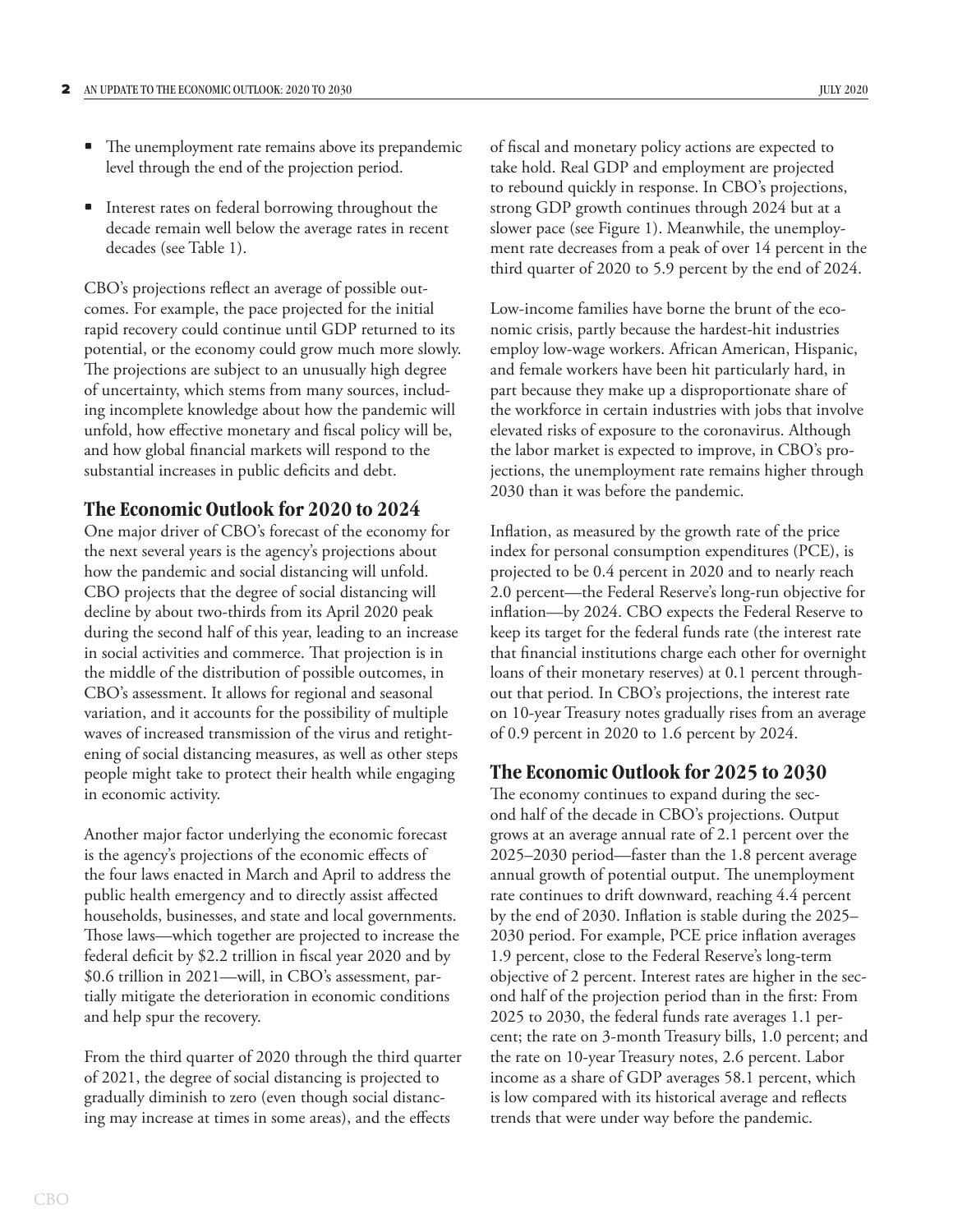<span id="page-2-0"></span>**Table 1.**

#### **CBO's Economic Projections for Calendar Years 2020 to 2030**

| Percent                                                        |                                                     |          |      |      |                       |          |
|----------------------------------------------------------------|-----------------------------------------------------|----------|------|------|-----------------------|----------|
|                                                                |                                                     |          |      |      | <b>Annual Average</b> |          |
|                                                                | Actual,                                             |          |      |      | $2023 -$              | $2025 -$ |
|                                                                | 2019                                                | 2020     | 2021 | 2022 | 2024                  | 2030     |
|                                                                | <b>Change From Fourth Quarter to Fourth Quarter</b> |          |      |      |                       |          |
| <b>Gross Domestic Product</b>                                  |                                                     |          |      |      |                       |          |
| Real <sup>a</sup>                                              | 2.3                                                 | $-5.9$   | 4.8  | 2.2  | 2.2                   | 2.1      |
| Nominal                                                        | 4.0                                                 | $-5.7$   | 6.2  | 4.1  | 4.2                   | 4.2      |
| Inflation                                                      |                                                     |          |      |      |                       |          |
| PCE price index                                                | 1.4                                                 | 0.4      | 1.3  | 1.7  | 1.9                   | 1.9      |
| Core PCE price index <sup>b</sup>                              | 1.6                                                 | 0.6      | 1.3  | 1.7  | 1.8                   | 1.9      |
| Consumer price index <sup>c</sup>                              | 2.0                                                 | 0.4      | 1.6  | 2.0  | 2.2                   | 2.2      |
| Core consumer price index <sup>b</sup>                         | 2.3                                                 | 1.0      | 1.5  | 1.9  | 2.2                   | 2.2      |
| GDP price index                                                | 1.6                                                 | 0.2      | 1.3  | 1.8  | 2.0                   | 2.0      |
| Employment Cost Index <sup>d</sup>                             | 3.0                                                 | 1.7      | 2.6  | 2.3  | 2.6                   | 3.0      |
|                                                                | <b>Fourth-Quarter Level</b>                         |          |      |      |                       |          |
| <b>Unemployment Rate</b>                                       | 3.5                                                 | 10.5     | 7.6  | 6.9  | 5.9 <sup>e</sup>      | $4.4^f$  |
|                                                                | <b>Change From Year to Year</b>                     |          |      |      |                       |          |
| <b>Gross Domestic Product</b>                                  |                                                     |          |      |      |                       |          |
| Real <sup>a</sup>                                              | 2.3                                                 | $-5.8$   | 4.0  | 2.9  | 2.2                   | 2.1      |
| Nominal                                                        | 4.1                                                 | $-5.1$   | 4.8  | 4.6  | 4.2                   | 4.2      |
| Inflation                                                      |                                                     |          |      |      |                       |          |
| PCE price index                                                | 1.4                                                 | 0.8      | 1.0  | 1.6  | 1.9                   | 1.9      |
| Core PCE price index <sup>b</sup>                              | 1.6                                                 | 1.0      | 0.9  | 1.5  | 1.8                   | 1.9      |
| Consumer price index <sup>c</sup>                              | 1.8                                                 | 0.9      | 1.2  | 1.9  | 2.2                   | 2.2      |
| Core consumer price index <sup>b</sup>                         | 2.2                                                 | 1.5      | 1.2  | 1.7  | 2.1                   | 2.2      |
| GDP price index                                                | 1.8                                                 | 0.7      | 0.8  | 1.7  | 2.0                   | 2.0      |
| Employment Cost Index <sup>d</sup>                             | 3.0                                                 | 2.4      | 2.1  | 2.4  | 2.5                   | 3.0      |
|                                                                | <b>Annual Average</b>                               |          |      |      |                       |          |
| <b>Unemployment Rate</b>                                       | 3.7                                                 | 10.6     | 8.4  | 7.1  | 6.3                   | 4.8      |
| Payroll Employment (Monthly change, in thousands) <sup>9</sup> | 174                                                 | $-1,094$ | 490  | 177  | 158                   | 107      |
| <b>Interest Rates</b>                                          |                                                     |          |      |      |                       |          |
| 3-month Treasury bills                                         | 2.1                                                 | 0.4      | 0.2  | 0.2  | 0.2                   | 1.0      |
| 10-year Treasury notes                                         | 2.1                                                 | 0.9      | 0.9  | 1.1  | 1.5                   | 2.6      |
| Tax Bases (Percentage of GDP)                                  |                                                     |          |      |      |                       |          |
| Wages and salaries                                             | 43.4                                                | 44.3     | 43.8 | 43.7 | 43.7                  | 43.7     |
| Domestic corporate profitsh                                    | 7.2                                                 | 7.5      | 7.4  | 7.7  | 8.0                   | 8.2      |

Sources: Congressional Budget Office; Bureau of Economic Analysis; Bureau of Labor Statistics; Federal Reserve.

GDP = gross domestic product; PCE = personal consumption expenditures.

a. Real values are nominal values that have been adjusted to remove the effects of changes in prices.

b. Excludes prices for food and energy.

c. The consumer price index for all urban consumers.

d. The employment cost index for wages and salaries of workers in private industries.

e. Value for the fourth quarter of 2024.

f. Value for the fourth quarter of 2030.

g. The average monthly change, calculated by dividing the change in payroll employment from the fourth quarter of one calendar year to the fourth quarter of the next by 12.

h. Adjusted to remove distortions in depreciation allowances caused by tax rules and to exclude the effects of changes in prices on the value of inventories.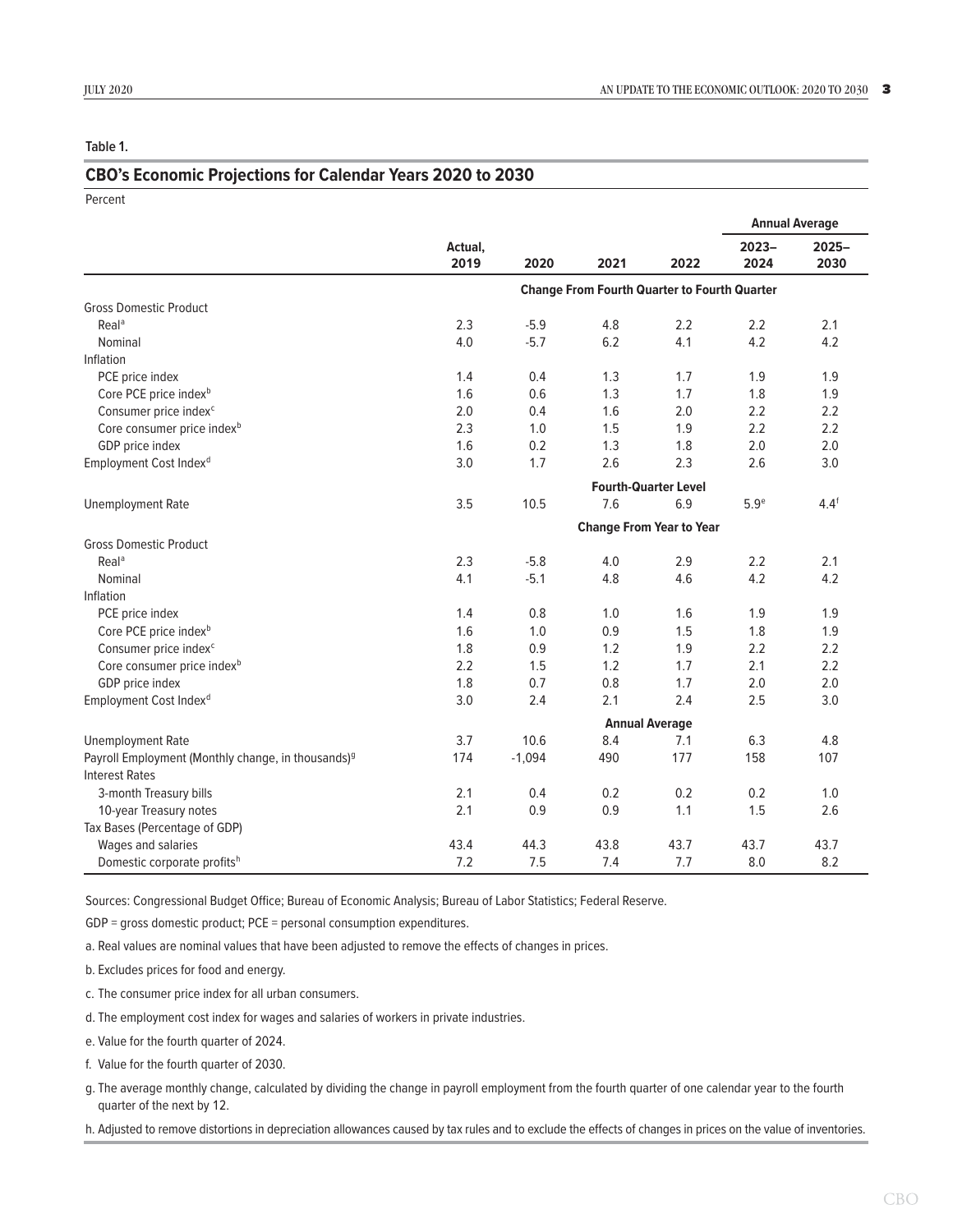#### <span id="page-3-0"></span>**Figure 1.**

# Projected −6 −4  $-2$ 0 2 4 6 2000 2005 2010 2015 2020 2025 2030 Percent **Real GDP Growth Real Potential GDP Growth**

**Growth of Real GDP and Real Potential GDP, and the Output Gap**



#### Percentage of Potential GDP



Real GDP recovers rapidly over the next several quarters in CBO's projections, rising from more than 6 percent below its potential at the end of 2020 to less than 4 percent below its potential at the end of 2021. The growth of real GDP then slows, and output remains far below its potential for several more years.

Sources: Congressional Budget Office; Bureau of Economic Analysis.

Real values are nominal values that have been adjusted to remove the effects of changes in prices. Potential GDP is CBO's estimate of the maximum sustainable output of the economy. Growth of real GDP and of real potential GDP is measured from the fourth quarter of one calendar year to the fourth quarter of the next.

The output gap is the difference between GDP and potential GDP, expressed as a percentage of potential GDP. A positive value indicates that GDP exceeds potential GDP; a negative value indicates that GDP falls short of potential GDP. Values for the output gap are for the fourth quarter of each year.

The shaded vertical bars indicate periods of recession, which extend from the peak of a business cycle to its trough. The National Bureau of Economic Research (NBER) has determined that an expansion ended and a recession began in February 2020. Although the NBER has not yet identified the end of that recession, CBO estimates that it ended in the second quarter of 2020.

GDP = gross domestic product.

CBO